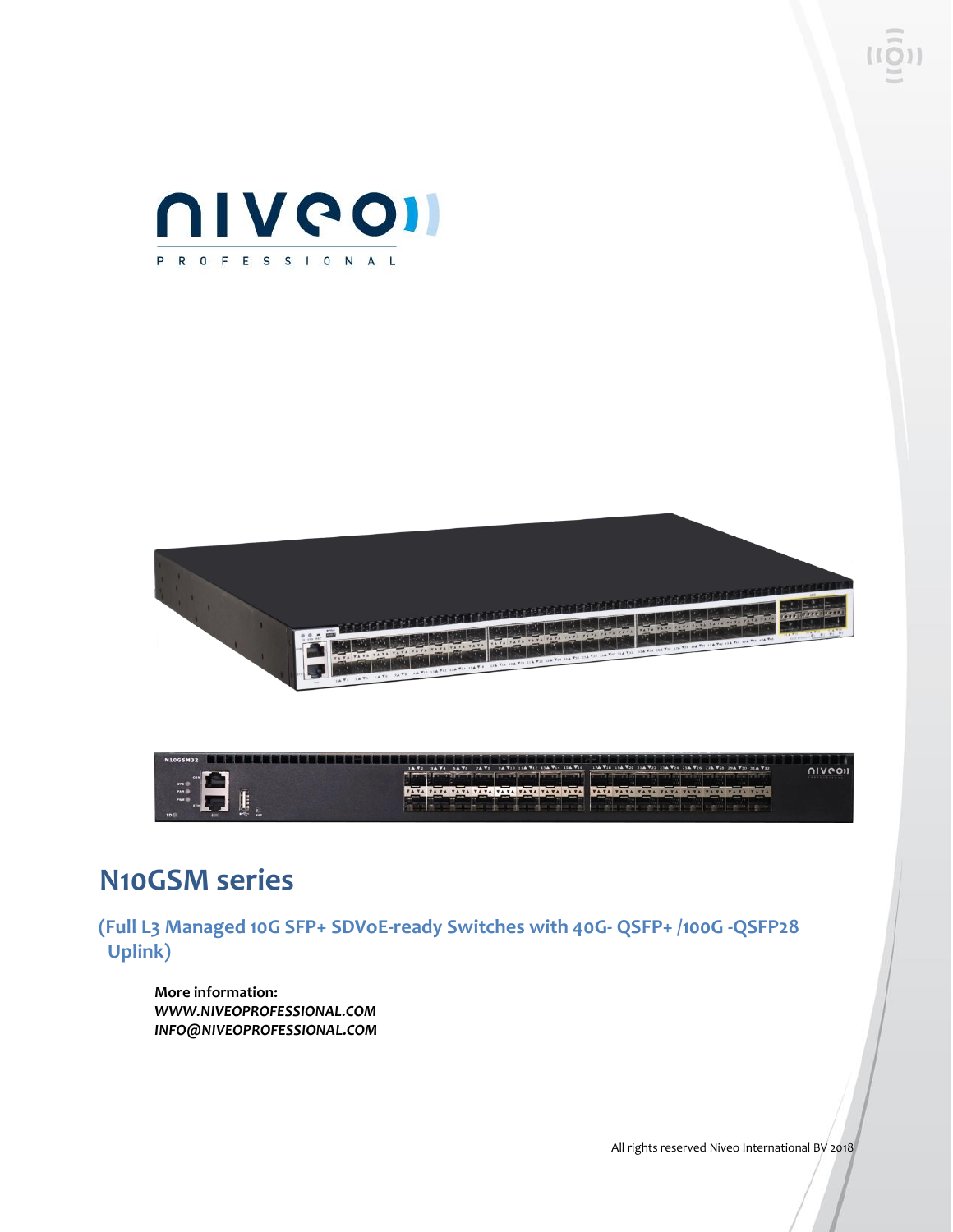# **Product Specification**

The N10GSM Series Routing Switches are high performance Ethernet switches to meet next generation Metro, Data Center and Enterprise network requirements. N10GSM is designed based on high-end scalable chipset, which support L3/Data Center/Metro features. The N10GSM comes with complete system software with comprehensive protocols and applications to facilitate rapid service deployment and management for both traditional L3 networks and Data Center networks.

The N10GSM Series offer an effective Ethernet access and aggregation platform to Enterprise, Data Center and Metro application, and distribution of High Definition Uncompressed Video Over IP.

The switches are SDVoE-ready. The platform is designed to handle stacks of up to 288 end points on full unblocked 10G.

The switches even offer link aggregation to support full uncompressed 18G streams.



# **Features**

## **Technical highlights**

- Up to 2.4Tbps switching capacity
- Cut-Through switching method
- Very low system power consumption. The maximum power consumption for N10GSM-20Q4Z is 160W, , N10GSM-48X6Q is 190W, N10GSM-32X2Q and N10GSM-32X are 150W
- L3/Data Center capability
- MEF9/14 Service Compliant
- Configurable profiles for different MAC/IP/Data Center distribution
- Up to 128K MAC and 32K IP Routing tables.
- RJ45 Console port and Out-band RJ45 Eth Management port

### **L2 Features**

- Up to 128K L2 Forwarding Entries
- Jumbo Frames (9600 Bytes)
- 802.1d Spanning Tree Protocol
- 802.1w Rapid Spanning Tree Protocol
- 802.1s Multiple Spanning Tree Protocol
- 802.1ab Link Layer Discovery Protocol
- 802.3x Flow Control
- Storm Control
- MAC limit per port/rate limiting per port
- 802.1Q VLAN(4094 VID)
- Private VLANs
- Port/MAC based VLAN
- 802.1ad Q-in-Q
- 802.3ad Link Aggregation/LACP
- MEF UNI, EVC services





All rights reserved Niveo International BV 2018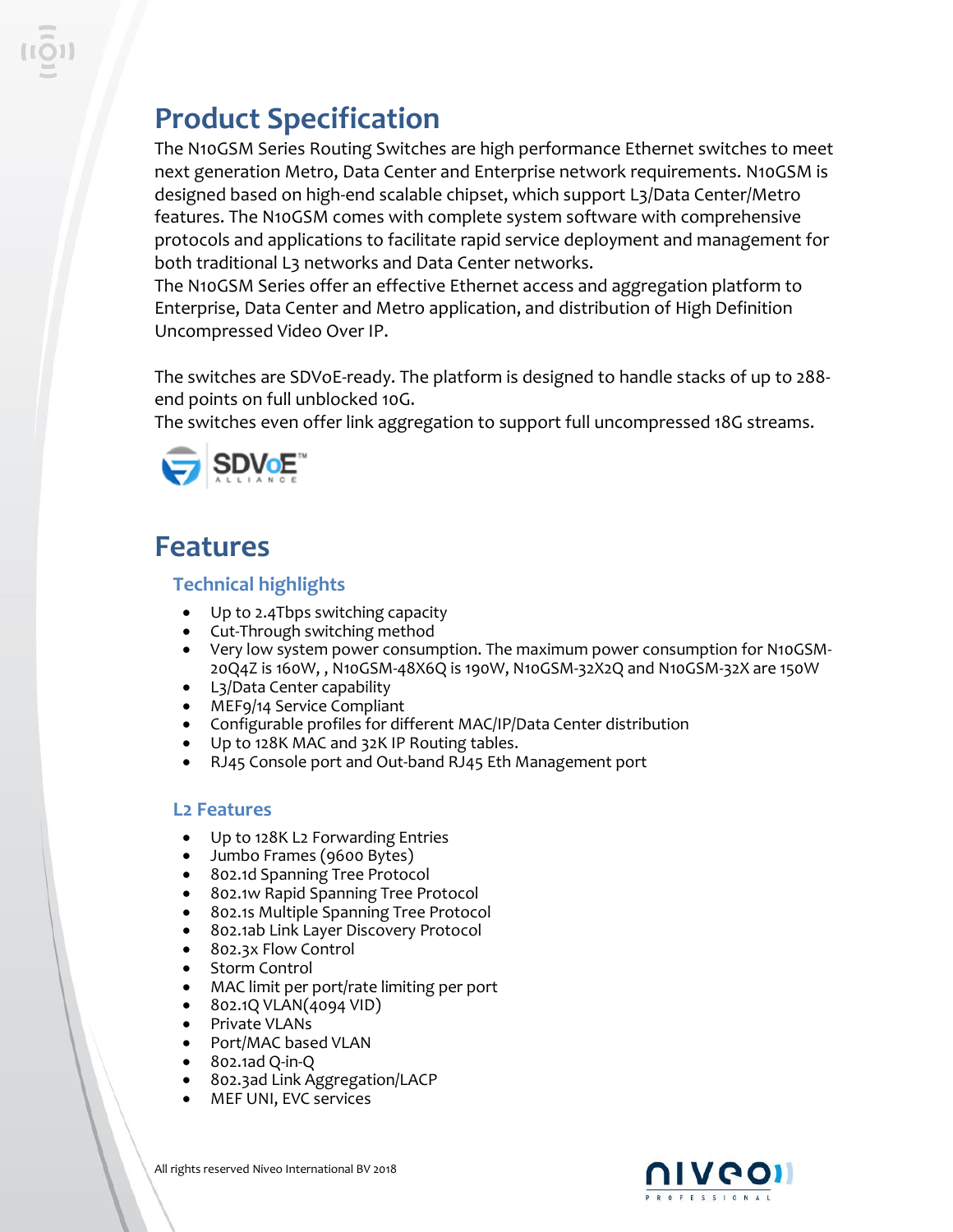• Multi-Chassis Link Aggregation (MLAG)

#### **L3 Features**

- Up to 32K IPv4 Routes
- IPv4 standard support, ICMP, ARP
- VRF
- $\bullet$  RIP v1/v2
- OSPF
- BGP
- 64-way Equal Cost Multi-path Routing (ECMP)
- VRRP
- Virtual ARP (VARP)

#### **Multicast**

- IGMP v1/v2/v3 snooping/ IGMP Querier
- IGMP Fast Leave & Static Join/ IGMP proxy

#### **Data Center DCB Features**

- Data Center TCP
- Per-Priority Flow Control (PFC)
- Data Center Bridging Extensions (DCBX)
- NVGRE, VXLAN, GENEVE
- Open API interfaces to achieve SDN

#### **Advanced Metro Features**

- ERPS (Ethernet Ring Protection Switching)
- ITU-T G.8031/Y.1342 ELPS protocol
- ITU-T G.8032/Y.1344 ERPS protocol
- Ethernet OAM: IEEE 802.1ag/Y.1731
- Link OAM IEEE802.1ah (EFM) support

#### **Qos**

- Up to 8 unicast queue, 4 multicast queue and 1 SPAN queue per port
- Strict priority queueing
- 802.1p based classification
- DSCP based classification and remarking
- Egress Rate Shaping/WRR
- Policers
- Rate limiting

#### **Security**

- Centralized port-based and MAC-based 802.1x authentication
- Standard and extended ACL.
- MAC port binding, port isolation, private VLAN, MAC security and MAC filtering
- DoS attack and CPU traffic protection
- RADIUS
- TACACS+

#### **Advanced Monitoring and Provisioning**

- CPU Mirror
- Elephant Flow Detection(EFD)
- Latency monitor \*
- Buffer monitor \*
- Microburst Detection \*